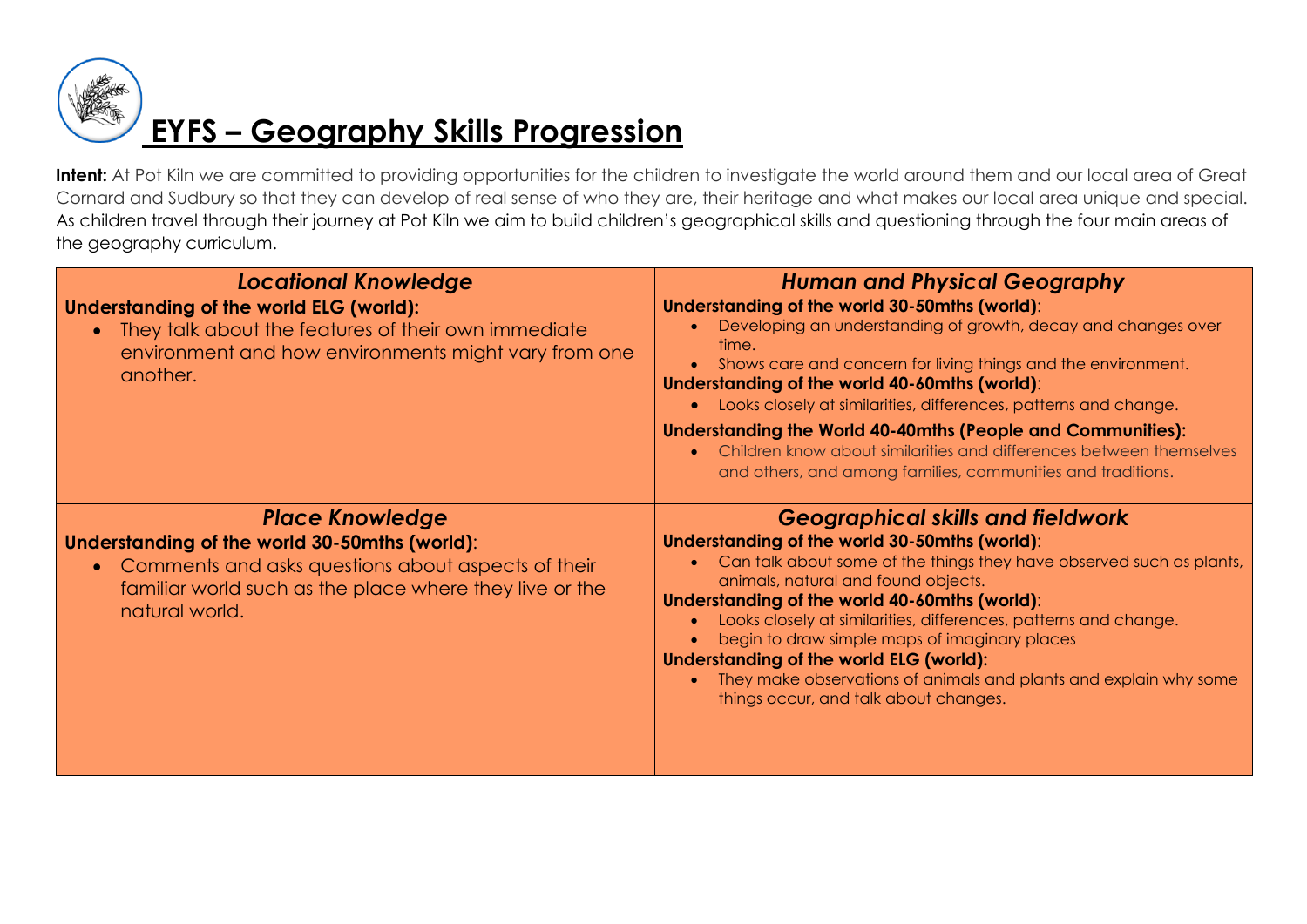

| <b>Locational Knowledge</b><br>Name and locate the world's 7 continents and 5 oceans<br>$\bullet$<br>Name, locate and identify characteristics of the 4 countries<br>$\bullet$<br>and capital cities of the United Kingdom and its surrounding<br>seas | <b>Human and physical Geography</b><br>Identify seasonal and daily weather patterns in the United<br>Kingdom and the location of hot and cold areas of the world<br>in relation to the Equator and the North and South Poles<br>Use basic geographical vocabulary to refer to: key physical<br>features, including: beach, cliff, coast, forest, hill, mountain,<br>sea, ocean, river, soil, valley, vegetation, season and weather<br>key human features, including: city, town, village, factory,<br>farm, house, office, port, harbour and shop                                                                                                                                                                                                                  |
|--------------------------------------------------------------------------------------------------------------------------------------------------------------------------------------------------------------------------------------------------------|---------------------------------------------------------------------------------------------------------------------------------------------------------------------------------------------------------------------------------------------------------------------------------------------------------------------------------------------------------------------------------------------------------------------------------------------------------------------------------------------------------------------------------------------------------------------------------------------------------------------------------------------------------------------------------------------------------------------------------------------------------------------|
| <b>Place Knowledge</b><br>Understand geographical similarities and differences through<br>studying the human and physical geography of a small area<br>of the United Kingdom, and of a small area in a contrasting<br>non-European country             | <b>Geographical skills and fieldwork</b><br>Use world maps, at lases and globes to identify the United<br>Kingdom and its countries, as well as the countries, continents<br>and oceans studied at this key stage<br>Use simple compass directions (North, South, East and West)<br>and locational and directional language to describe the<br>location of features and routes on a map<br>Use aerial photographs and plan perspectives to recognise<br>landmarks and basic human and physical features; devise a<br>simple map; and use and construct basic symbols in a key<br>Use simple fieldwork and observational skills to study the<br>geography of their school and its grounds and the key human<br>and physical features of its surrounding environment. |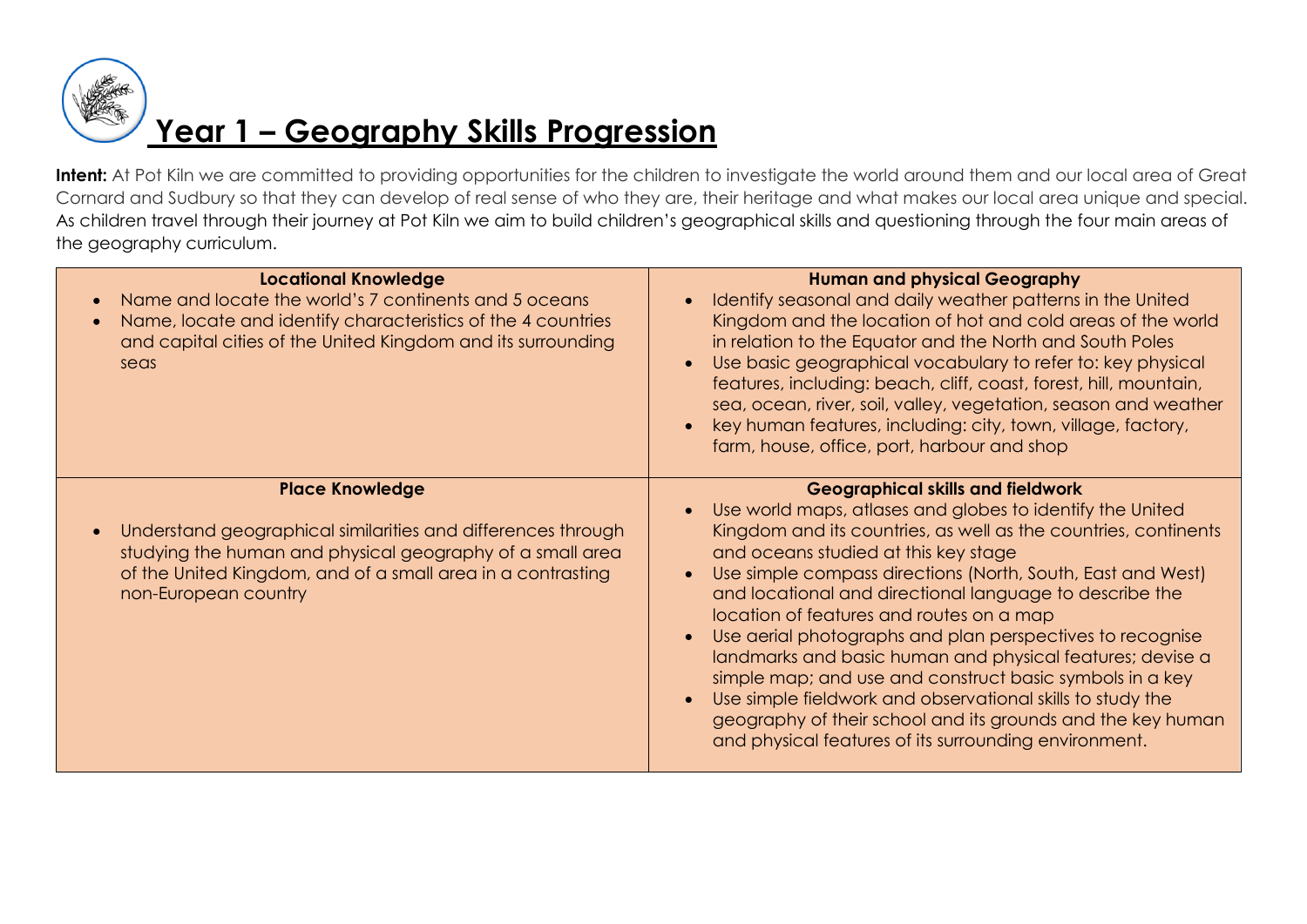

# **Year 2 – Geography Skills Progression**

| <b>Locational Knowledge</b><br>Name and locate the world's 7 continents and 5 oceans<br>Name, locate and identify characteristics of the 4 countries<br>and capital cities of the United Kingdom and its surrounding<br>seas                            | <b>Human and physical Geography</b><br>Identify seasonal and daily weather patterns in the United<br>Kingdom and the location of hot and cold areas of the world<br>in relation to the Equator and the North and South Poles<br>Use basic geographical vocabulary to refer to: key physical<br>features, including: beach, cliff, coast, forest, hill, mountain,<br>sea, ocean, river, soil, valley, vegetation, season and weather<br>key human features, including: city, town, village, factory,<br>farm, house, office, port, harbour and shop                                                                                                                                                                                                                 |
|---------------------------------------------------------------------------------------------------------------------------------------------------------------------------------------------------------------------------------------------------------|--------------------------------------------------------------------------------------------------------------------------------------------------------------------------------------------------------------------------------------------------------------------------------------------------------------------------------------------------------------------------------------------------------------------------------------------------------------------------------------------------------------------------------------------------------------------------------------------------------------------------------------------------------------------------------------------------------------------------------------------------------------------|
| <b>Place Knowledge</b><br>Understand geographical similarities and differences through<br>$\bullet$<br>studying the human and physical geography of a small area<br>of the United Kingdom, and of a small area in a contrasting<br>non-European country | <b>Geographical skills and fieldwork</b><br>Use world maps, atlases and globes to identify the United<br>Kingdom and its countries, as well as the countries, continents<br>and oceans studied at this key stage<br>Use simple compass directions (North, South, East and West)<br>and locational and directional language to describe the<br>location of features and routes on a map<br>Use aerial photographs and plan perspectives to recognise<br>landmarks and basic human and physical features; devise a<br>simple map; and use and construct basic symbols in a key<br>Use simple fieldwork and observational skills to study the<br>geography of their school and its grounds and the key human<br>and physical features of its surrounding environment. |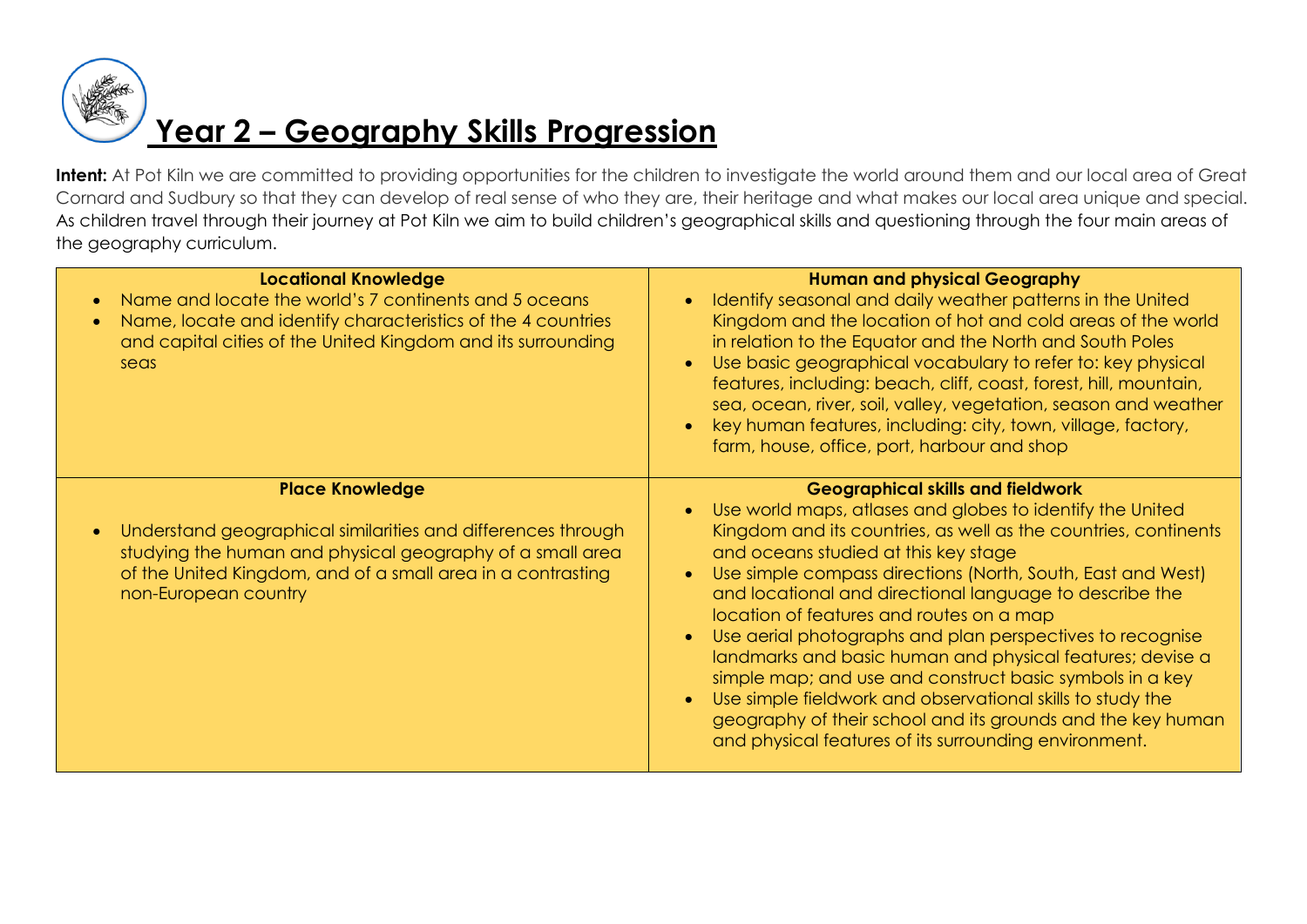

# **Year 3 – Geography Skills Progression**

| <b>Locational Knowledge</b><br>locate the world's countries, using maps to focus on Europe<br>(including the location of Russia) and North and South America,<br>concentrating on their environmental regions, key physical and<br>human characteristics, countries, and major cities<br>Name and locate counties and cities of the United Kingdom,<br>geographical regions and their identifying human and physical<br>characteristics, key topographical features (including hills,<br>mountains, coasts and rivers), and land-use patterns; and<br>understand how some of these aspects have changed over time<br>Identify the position and significance of latitude, longitude,<br>Equator, Northern Hemisphere, Southern Hemisphere, the Tropics<br>of Cancer and Capricorn, Arctic and Antarctic Circle, the<br>Prime/Greenwich Meridian and time zones (including day and<br>night) | <b>Human and Physical Geography</b><br>Describe and understand key aspects of physical geography,<br>including: climate zones, biomes and vegetation belts, rivers,<br>mountains, volcanoes and earthquakes, and the water cycle<br>Describe and understand key aspects of human geography,<br>including: types of settlement and land use, economic activity<br>including trade links, and the distribution of natural resources<br>including energy, food, minerals and water                                                                                                                 |
|--------------------------------------------------------------------------------------------------------------------------------------------------------------------------------------------------------------------------------------------------------------------------------------------------------------------------------------------------------------------------------------------------------------------------------------------------------------------------------------------------------------------------------------------------------------------------------------------------------------------------------------------------------------------------------------------------------------------------------------------------------------------------------------------------------------------------------------------------------------------------------------------|-------------------------------------------------------------------------------------------------------------------------------------------------------------------------------------------------------------------------------------------------------------------------------------------------------------------------------------------------------------------------------------------------------------------------------------------------------------------------------------------------------------------------------------------------------------------------------------------------|
| <b>Place Knowledge</b><br>Understand geographical similarities and differences through the<br>study of human and physical geography of a region of the<br>United Kingdom, a region in a European country, and a region in<br>North or South America                                                                                                                                                                                                                                                                                                                                                                                                                                                                                                                                                                                                                                        | <b>Geographical Skills and Fieldwork</b><br>Use maps, atlases, globes and digital/computer mapping to<br>$\bullet$<br>locate countries and describe features studied<br>Use the 8 points of a compass, 4 and 6-figure grid references,<br>symbols and key (including the use of Ordnance Survey maps) to<br>build their knowledge of the United Kingdom and the wider<br>world<br>Use fieldwork to observe, measure, record and present the<br>human and physical features in the local area using a range of<br>methods, including sketch maps, plans and graphs, and digital<br>technologies. |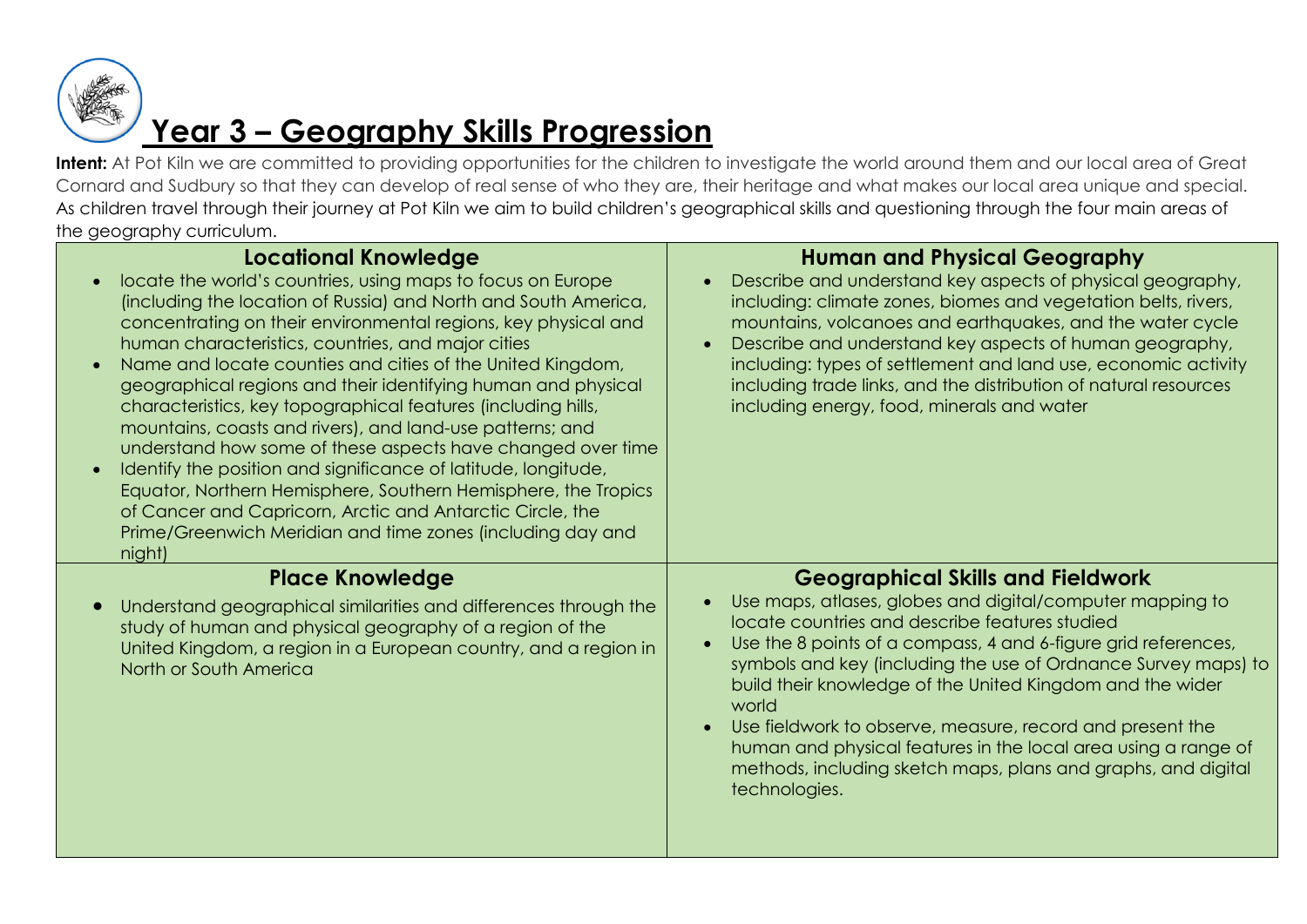

# **Year 4 – Geography Skills Progression**

| Locational Knowledge<br>Locate the world's countries, using maps to focus on Europe<br>(including the location of Russia) and North and South<br>America, concentrating on their environmental regions, key<br>physical and human characteristics, countries, and major<br>cities<br>Name and locate counties and cities of the United Kingdom,<br>geographical regions and their identifying human and physical<br>characteristics, key topographical features (including hills,<br>mountains, coasts and rivers), and land-use patterns; and<br>understand how some of these aspects have changed over<br>time<br>Identify the position and significance of latitude, longitude,<br>Equator, Northern Hemisphere, Southern Hemisphere, the<br>Tropics of Cancer and Capricorn, Arctic and Antarctic Circle,<br>the Prime/Greenwich Meridian and time zones (including day<br>and night) | <b>Human and Physical Geography</b><br>Describe and understand key aspects of physical geography,<br>including: climate zones, biomes and vegetation belts, rivers,<br>mountains, volcanoes and earthquakes, and the water cycle<br>Describe and understand key aspects of human geography,<br>including: types of settlement and land use, economic activity<br>including trade links, and the distribution of natural resources<br>including energy, food, minerals and water                                                                                                                 |
|-------------------------------------------------------------------------------------------------------------------------------------------------------------------------------------------------------------------------------------------------------------------------------------------------------------------------------------------------------------------------------------------------------------------------------------------------------------------------------------------------------------------------------------------------------------------------------------------------------------------------------------------------------------------------------------------------------------------------------------------------------------------------------------------------------------------------------------------------------------------------------------------|-------------------------------------------------------------------------------------------------------------------------------------------------------------------------------------------------------------------------------------------------------------------------------------------------------------------------------------------------------------------------------------------------------------------------------------------------------------------------------------------------------------------------------------------------------------------------------------------------|
| <b>Place Knowledge</b><br>Understand geographical similarities and differences through<br>the study of human and physical geography of a region of the<br>United Kingdom, a region in a European country, and a region<br>in North or South America                                                                                                                                                                                                                                                                                                                                                                                                                                                                                                                                                                                                                                       | <b>Geographical Skills and Fieldwork</b><br>Use maps, atlases, globes and digital/computer mapping to<br>locate countries and describe features studied<br>Use the 8 points of a compass, 4 and 6-figure grid references,<br>$\bullet$<br>symbols and key (including the use of Ordnance Survey maps)<br>to build their knowledge of the United Kingdom and the wider<br>world<br>Use fieldwork to observe, measure, record and present the<br>human and physical features in the local area using a range of<br>methods, including sketch maps, plans and graphs, and digital<br>technologies. |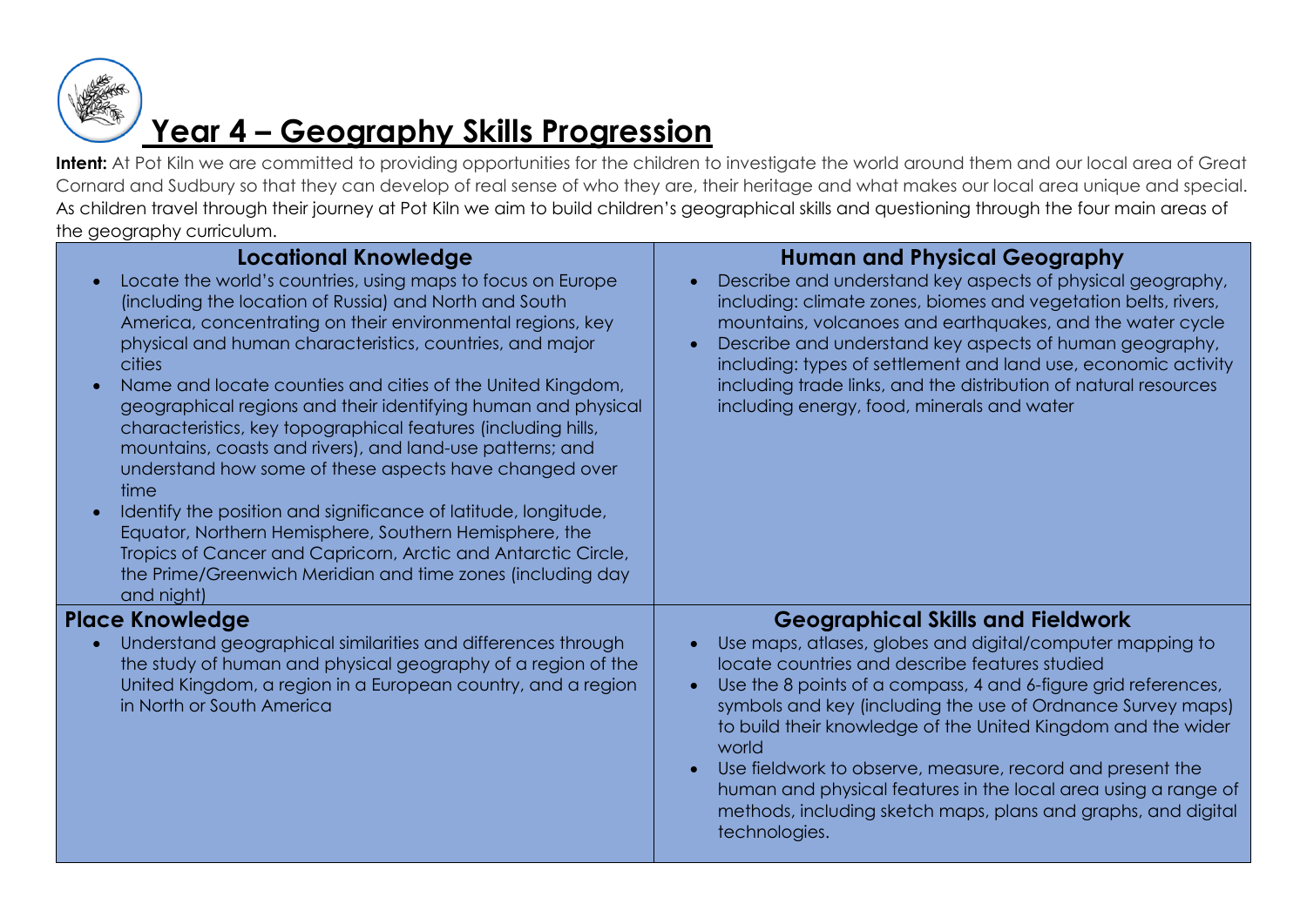

# **Year 5 – Geography Skills Progression**

| <b>Locational Knowledge</b><br>Locate the world's countries, using maps to focus on Europe<br>(including the location of Russia) and North and South<br>America, concentrating on their environmental regions, key<br>physical and human characteristics, countries, and major<br>cities<br>Name and locate counties and cities of the United Kingdom,<br>geographical regions and their identifying human and<br>physical characteristics, key topographical features<br>(including hills, mountains, coasts and rivers), and land-use<br>patterns; and understand how some of these aspects have<br>changed over time<br>Identify the position and significance of latitude, longitude,<br>Equator, Northern Hemisphere, Southern Hemisphere, the<br>Tropics of Cancer and Capricorn, Arctic and Antarctic Circle,<br>the Prime/Greenwich Meridian and time zones (including day<br>and night) | <b>Human and Physical Geography</b><br>Describe and understand key aspects of physical geography,<br>including: climate zones, biomes and vegetation belts, rivers,<br>mountains, volcanoes and earthquakes, and the water cycle<br>Describe and understand key aspects of human geography,<br>including: types of settlement and land use, economic activity<br>including trade links, and the distribution of natural resources<br>including energy, food, minerals and water                                                                                                    |
|--------------------------------------------------------------------------------------------------------------------------------------------------------------------------------------------------------------------------------------------------------------------------------------------------------------------------------------------------------------------------------------------------------------------------------------------------------------------------------------------------------------------------------------------------------------------------------------------------------------------------------------------------------------------------------------------------------------------------------------------------------------------------------------------------------------------------------------------------------------------------------------------------|------------------------------------------------------------------------------------------------------------------------------------------------------------------------------------------------------------------------------------------------------------------------------------------------------------------------------------------------------------------------------------------------------------------------------------------------------------------------------------------------------------------------------------------------------------------------------------|
| <b>Place Knowledge</b><br>Understand geographical similarities and differences<br>through the study of human and physical geography of<br>a region of the United Kingdom, a region in a European<br>country, and a region in North or South America                                                                                                                                                                                                                                                                                                                                                                                                                                                                                                                                                                                                                                              | <b>Geographical Skills and Fieldwork</b><br>Use maps, atlases, globes and digital/computer mapping to<br>locate countries and describe features studied<br>Use the 8 points of a compass, 4 and 6-figure grid references,<br>symbols and key (including the use of Ordnance Survey<br>maps) to build their knowledge of the United Kingdom and<br>the wider world<br>Use fieldwork to observe, measure, record and present the<br>human and physical features in the local area using a range<br>of methods, including sketch maps, plans and graphs, and<br>digital technologies. |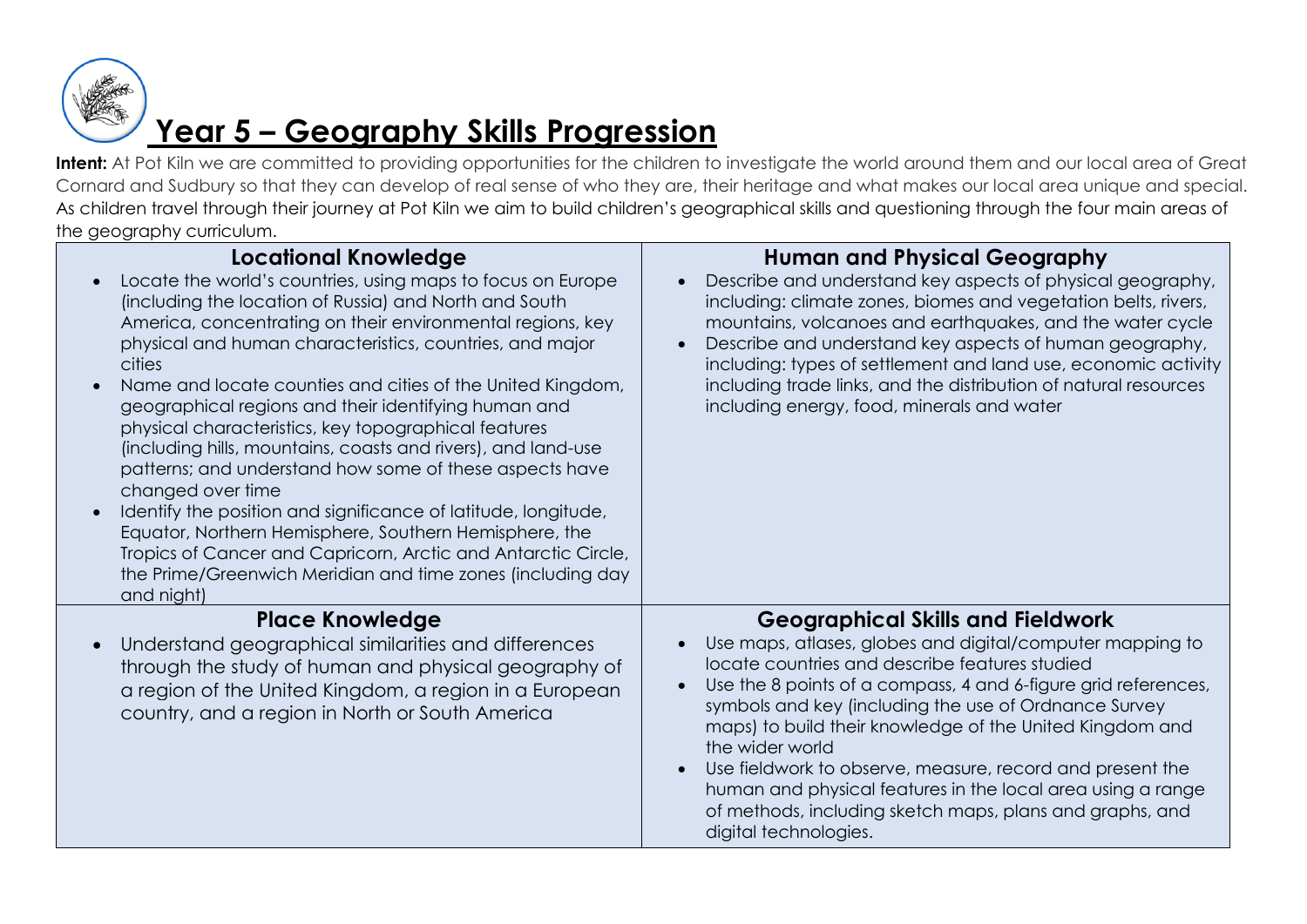

### **Year 6 – Geography Skills Progression**

| Locational Knowledge<br>Locate the world's countries, using maps to focus on Europe<br>(including the location of Russia) and North and South America,<br>concentrating on their environmental regions, key physical and<br>human characteristics, countries, and major cities<br>Name and locate counties and cities of the United Kingdom,<br>geographical regions and their identifying human and physical<br>characteristics, key topographical features (including hills,<br>mountains, coasts and rivers), and land-use patterns; and<br>understand how some of these aspects have changed over<br>time<br>Identify the position and significance of latitude, longitude,<br>Equator, Northern Hemisphere, Southern Hemisphere, the<br>Tropics of Cancer and Capricorn, Arctic and Antarctic Circle,<br>the Prime/Greenwich Meridian and time zones (including day<br>and night) | <b>Human and Physical Geography</b><br>Describe and understand key aspects of physical geography,<br>including: climate zones, biomes and vegetation belts, rivers,<br>mountains, volcanoes and earthquakes, and the water cycle<br>Describe and understand key aspects of human geography,<br>including: types of settlement and land use, economic activity<br>including trade links, and the distribution of natural resources<br>including energy, food, minerals and water                                                                                                                 |
|----------------------------------------------------------------------------------------------------------------------------------------------------------------------------------------------------------------------------------------------------------------------------------------------------------------------------------------------------------------------------------------------------------------------------------------------------------------------------------------------------------------------------------------------------------------------------------------------------------------------------------------------------------------------------------------------------------------------------------------------------------------------------------------------------------------------------------------------------------------------------------------|-------------------------------------------------------------------------------------------------------------------------------------------------------------------------------------------------------------------------------------------------------------------------------------------------------------------------------------------------------------------------------------------------------------------------------------------------------------------------------------------------------------------------------------------------------------------------------------------------|
| <b>Place Knowledge</b><br>Understand geographical similarities and differences through<br>the study of human and physical geography of a region of the<br>United Kingdom, a region in a European country, and a region<br>in North or South America                                                                                                                                                                                                                                                                                                                                                                                                                                                                                                                                                                                                                                    | <b>Geographical Skills and Fieldwork</b><br>Use maps, atlases, globes and digital/computer mapping<br>$\bullet$<br>to locate countries and describe features studied<br>Use the 8 points of a compass, 4 and 6-figure grid<br>references, symbols and key (including the use of<br>Ordnance Survey maps) to build their knowledge of the<br>United Kingdom and the wider world<br>Use fieldwork to observe, measure, record and present the<br>human and physical features in the local area using a<br>range of methods, including sketch maps, plans and<br>graphs, and digital technologies. |